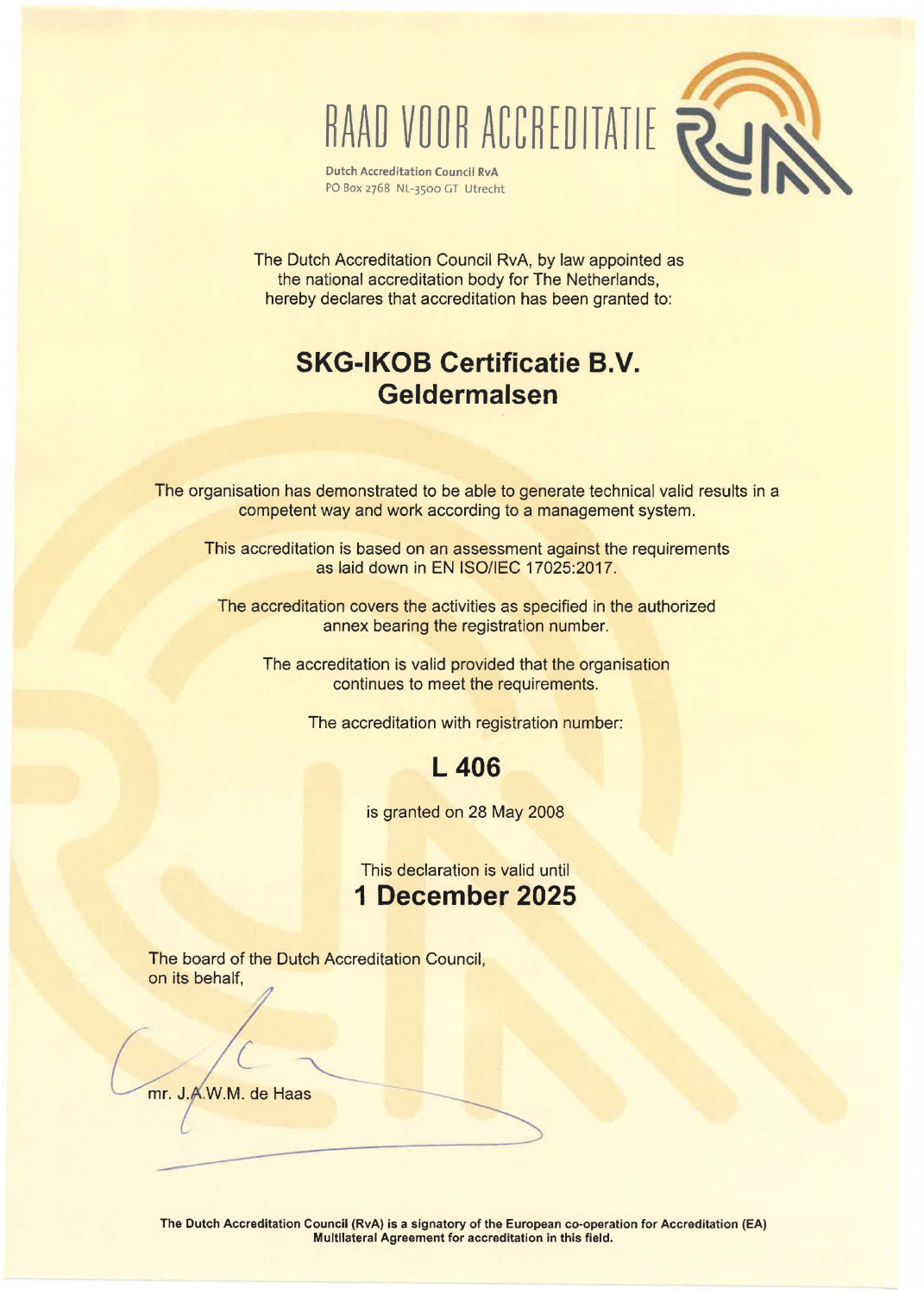Annex to declaration of accreditation (scope of accreditation) Normative document: EN ISO/IEC 17025:2017 Registration number: **L 406**

#### of **SKG-IKOB Certificatie B.V. Trading under the names SKG-IKOB, SKG, IKOB-BKB and SKW Certificatie**

This annex is valid from: **23-03-2022** to **01-12-2025** Replaces annex dated: **18-11-2021**

#### **Location(s) where activities are performed under accreditation**

**Head Office**

Poppenbouwing 56 4191 NZ Geldermalsen The Netherlands

| Location                                                                               | <b>Abbreviation/ location code</b> |
|----------------------------------------------------------------------------------------|------------------------------------|
| <b>Head Location</b><br>Poppenbouwing 56<br>4191 NZ<br>Geldermalsen<br>The Netherlands | G                                  |
| Mobile lab<br>Address n/a                                                              | M                                  |
| On customer's location<br>Address n/a                                                  |                                    |

| No.            | <b>Material or</b><br>product                                                                                   | Type of activity <sup>1</sup>                                                                         | Internal reference number                           | Location |
|----------------|-----------------------------------------------------------------------------------------------------------------|-------------------------------------------------------------------------------------------------------|-----------------------------------------------------|----------|
| $\overline{1}$ | Roof or façade<br>elements with<br>doors, windows,<br>hatches and solid<br>fillings. Curtain<br>walls & grilles | Determination of burglar resistance of<br>façade elements. Static, dynamic and<br>manual attack tests | WI D3-H5-6-004<br><b>NEN 5096</b><br>EN-1627 - 1630 | $G, L^*$ |

This annex has been approved by the Board of the Dutch Accreditation Council, on its behalf,

J.A.W.M. de Haas

<sup>&</sup>lt;sup>1</sup> If there is a referral to a code starting with NAW, NAP, EA or IAF, this concerns a scheme mentioned on the RvA-BR010-lijst.

If no date or version number is mentioned for a normative document, the accreditation concerns the most current version of the document or scheme.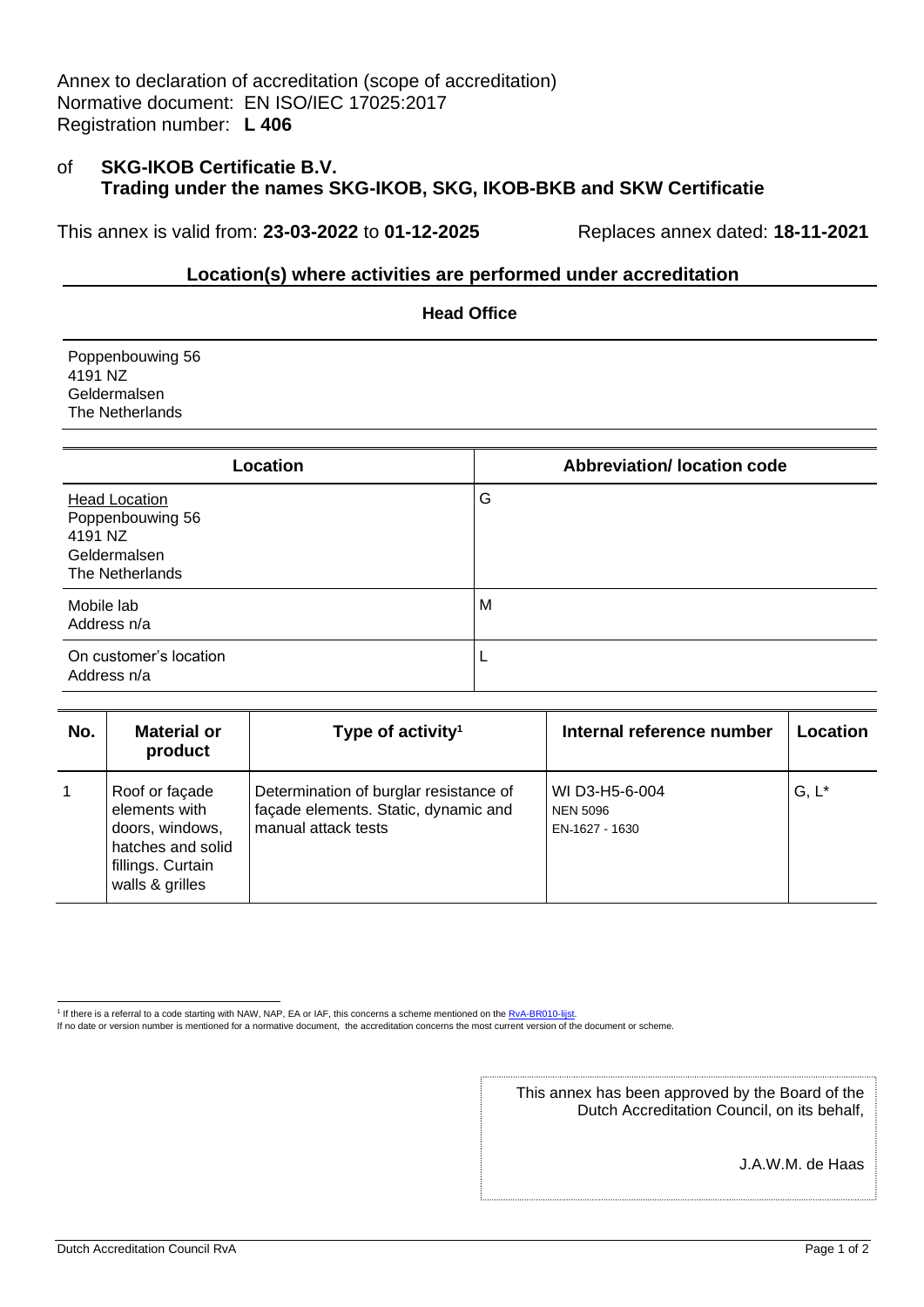| No.             | <b>Material or</b><br>product        | Type of activity <sup>1</sup>                                                                                                       | Internal reference number                    | Location    |
|-----------------|--------------------------------------|-------------------------------------------------------------------------------------------------------------------------------------|----------------------------------------------|-------------|
| $\mathcal{P}$   | Door and window<br>hardware          | Determination of the dimensions,<br>mechanical characteristics, durability and<br>corrosion resistance of panic exit devices        | WID3-H5-8-29/30/36<br>EN 1125                | $G, L^*$    |
| 3               | Door and window<br>hardware          | Determination of the dimensions,<br>mechanical characteristics, durability and<br>corrosion resistance of emergency exit<br>devices | WI D3-H5-8-29/30/35<br><b>EN 179</b>         | G, M, L*    |
| 4               | Automatically<br>operating doors for | Determination of air permeability.<br>Pressurized chamber test                                                                      | WI D3-H5-0-021<br>EN 16361 par 4.10, EN 1026 | $G, M, L^*$ |
| $\sqrt{5}$      | pedestrians                          | Determination of watertightness.<br>Pressurized chamber test                                                                        | WI D3-H5-0-021<br>EN 16361 par 4.7, EN 1027  | $G, M, L^*$ |
| $6\phantom{1}6$ |                                      | Determination of resistance to wind load.<br>Pressurized chamber test                                                               | WI D3-H5-0-021<br>EN 16361 par 4.8, EN 12211 | $G, M, L^*$ |
| $\overline{7}$  |                                      | Determination of resistance to impact<br>load.<br>Pendulum test                                                                     | WI D3-H5-0-050<br>EN 13049                   | $G, M, L^*$ |
| 8               |                                      | Determination of height                                                                                                             | EN 16361 par 4.4                             | $G, L^*$    |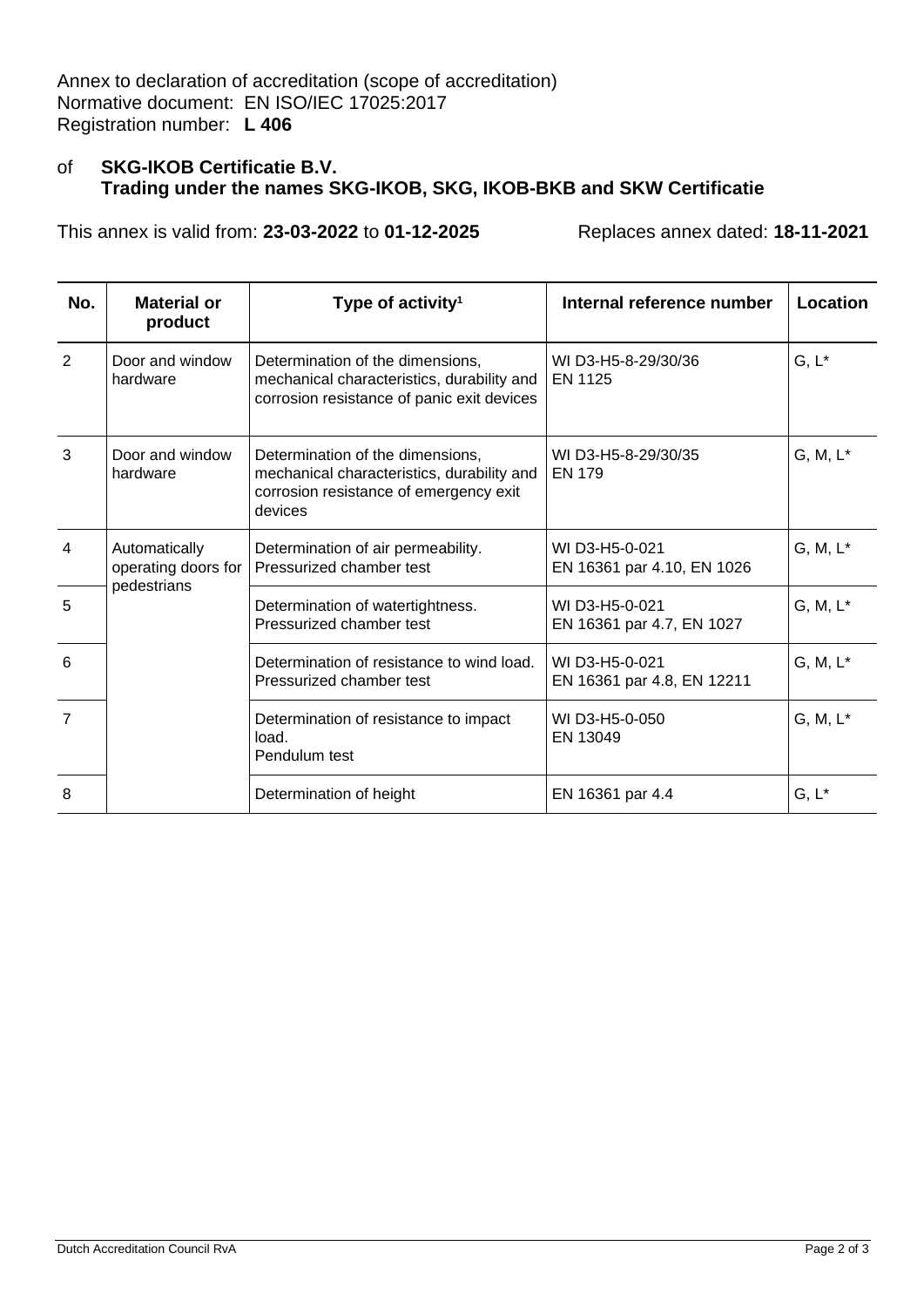| No.              | <b>Material or</b><br>product                                                                                                                 | Type of activity <sup>1</sup>                                                                                   | Internal reference number | Location |
|------------------|-----------------------------------------------------------------------------------------------------------------------------------------------|-----------------------------------------------------------------------------------------------------------------|---------------------------|----------|
|                  |                                                                                                                                               | European Construction Products Regulation 305/2011,<br><b>System 3 Verification of Constancy of Performance</b> |                           |          |
|                  |                                                                                                                                               | <b>Product area 2</b>                                                                                           |                           |          |
|                  | Decree: 99/93/EC                                                                                                                              | EN 13241-1:2003+A1:2011(*)                                                                                      |                           |          |
| <b>GATES AND</b> | DOORS, WINDOWS,<br>SHUTTERS, BLINDS,<br><b>CORRESPONDING</b><br>HARDWARE (1/1)                                                                | EN 13241:2003+A2:2016                                                                                           |                           |          |
| properties       | Industrial and commercial<br>garage doors and gates -<br>Product standard - Part 1<br>- Products without fire or<br>smoke resistance          |                                                                                                                 |                           |          |
| performance      | Windows and doors -<br>Product standard,<br>requirements - Part 1:<br>Windows and doors<br>without fire or smoke<br>resistance properties     | EN 14351-1:2006+A2:2016(*)<br>EN 14351-1:2006+A1:2010(*)                                                        |                           |          |
|                  | Window and door<br>hardware - single-axis<br>hinges - Requirements<br>and test methods                                                        | EN 1935:2002(*)<br>EN 1935:2002/AC:2003(*)                                                                      |                           |          |
| methods          | Window and door<br>hardware - Locks and<br>latches - Mechanically<br>operated locks, latches<br>and locking plates -<br>Requirements and test | EN 12209:2003(*)<br>EN 12209:2003/AC:2005(*)                                                                    |                           |          |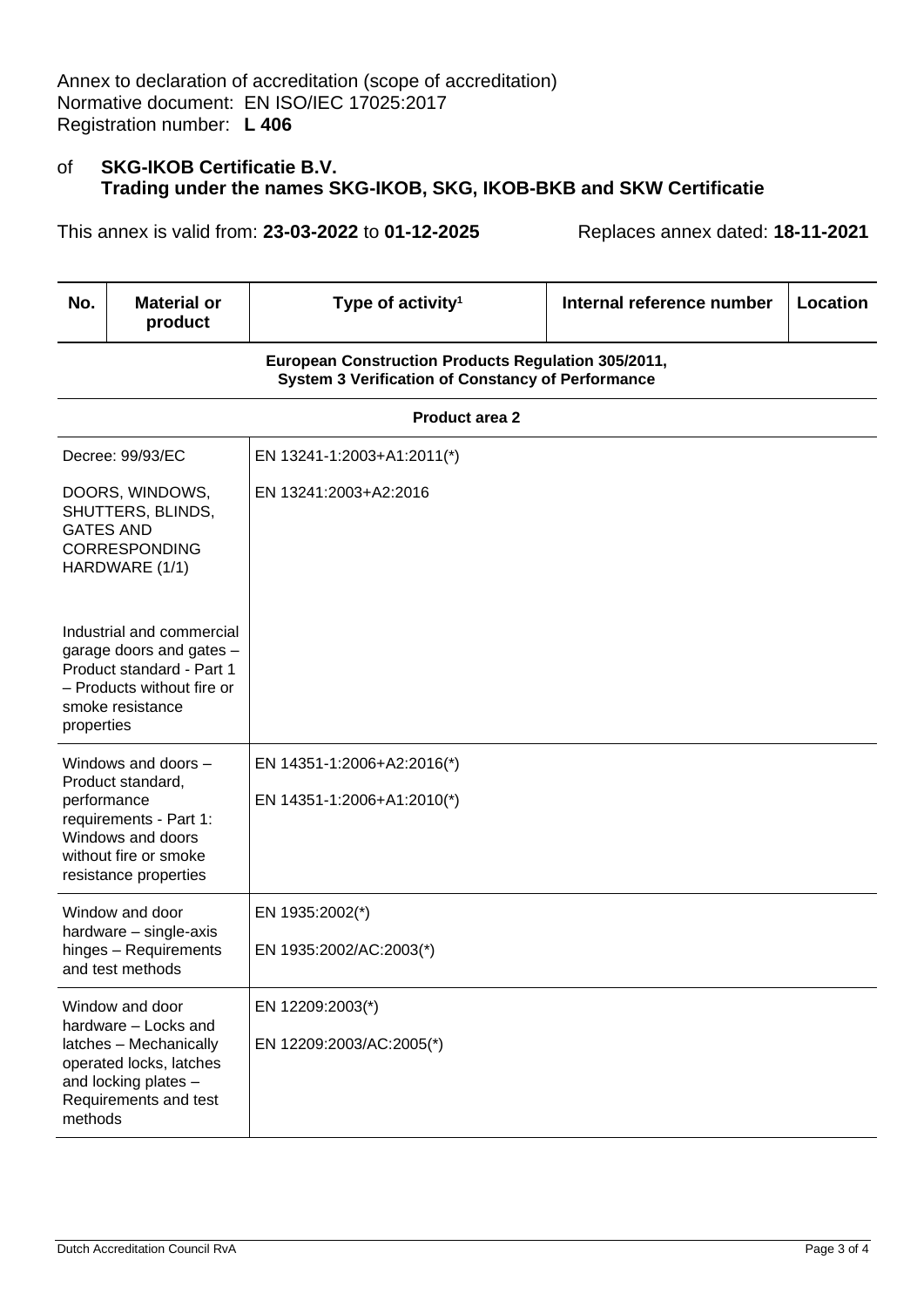| No.                  | <b>Material or</b><br>product                                                                                                      | Type of activity <sup>1</sup>                                                                                                       | Internal reference number                                                                         | Location    |
|----------------------|------------------------------------------------------------------------------------------------------------------------------------|-------------------------------------------------------------------------------------------------------------------------------------|---------------------------------------------------------------------------------------------------|-------------|
| latches -<br>methods | Window and door<br>hardware - Locks and<br>Electromechanically<br>operated locks and<br>striking plates -<br>Requirements and test | EN 14846:2008(*)                                                                                                                    |                                                                                                   |             |
| 9                    | Door and window<br>hardware                                                                                                        | Determination of the corrosion<br>resistance; salt spray test                                                                       | WI D3-H5-8-019<br>EN 1670 ISO 9227                                                                | $G, L^*$    |
| 10                   |                                                                                                                                    | Determination of the mechanical<br>characteristics, durability, corrosion<br>resistance of hinges                                   | WID3-H5-8-29/30/31<br>EN 1935                                                                     | $G, L^*$    |
| 11                   |                                                                                                                                    | Determination of the dimensions,<br>mechanical characteristics, durability and<br>corrosion resistance of panic exit devices        | WID3-H5-8-29/30/36<br>EN 1125                                                                     | $G, L^*$    |
| 12                   |                                                                                                                                    | Determination of the dimensions,<br>mechanical characteristics, durability and<br>corrosion resistance of emergency exit<br>devices | WI D3-H5-8-29/30/35<br><b>EN 179</b>                                                              | $G, L^*$    |
| 13                   |                                                                                                                                    | Determination of the mechanical<br>characteristics, durability and corrosion<br>resistance of locks                                 | WI D3-H5-8-29/30/32<br>EN 12209                                                                   | $G, L^*$    |
| 14                   | Industrial and<br>commercial garage                                                                                                | Determination of air permeability.<br>Pressurized chamber test                                                                      | WI D3-H5-0-021<br>EN 12427                                                                        | $G, M, L^*$ |
| 15                   | doors and gates                                                                                                                    | Determination of watertightness.<br>Pressurized chamber test                                                                        | WI D3-H5-0-021<br>EN 12489                                                                        | $G, M, L^*$ |
| 16                   |                                                                                                                                    | Determination of resistance to wind load.<br>Pressurized chamber test                                                               | WI D3-H5-0-021<br>EN 12444                                                                        | $G, M, L^*$ |
| 17                   |                                                                                                                                    | Safe opening, determination of safety<br>risks.<br>Visual inspection and functional tests                                           | WI D3-H5-8-041<br>EN 13241 sec. 4.2.8, EN 12605 sec<br>5.1.2, sec 5.3.2, sec 5.4.2 and sec 5.4.3. | G, L        |
| 18                   | Windows and<br>doors                                                                                                               | Determination of dynamic forces of<br>powered doors                                                                                 | WI D3-H5-8-037<br>EN 13241 sec 4.3.3, EN 12445:2000 sec<br>4.1.1.4, sec 5, sec 7.3                | G, L        |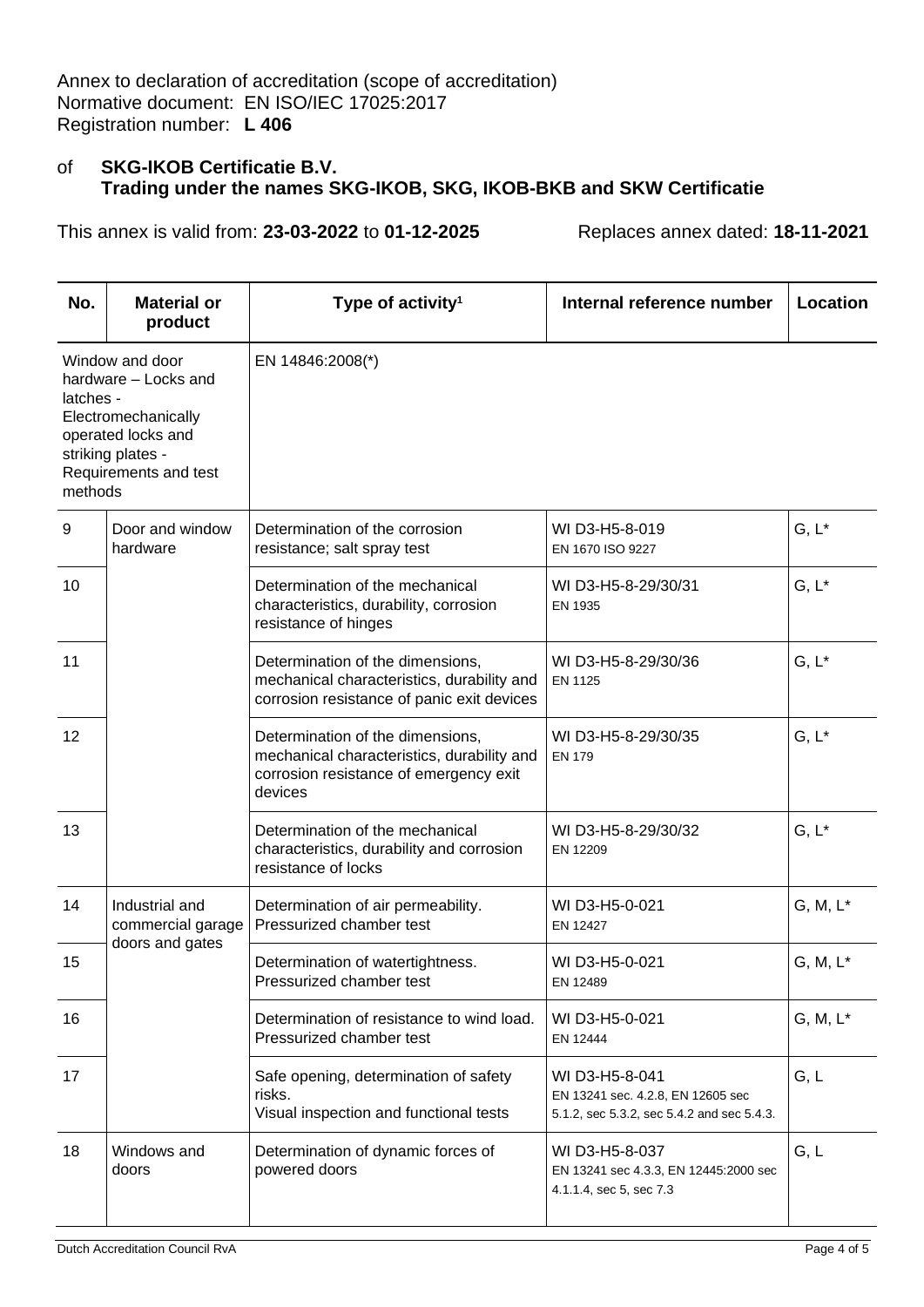This annex is valid from: **23-03-2022** to **01-12-2025** Replaces annex dated: **18-11-2021**

| No. | <b>Material or</b><br>product | Type of activity <sup>1</sup>                                                                                                               | Internal reference number                                                       | Location    |
|-----|-------------------------------|---------------------------------------------------------------------------------------------------------------------------------------------|---------------------------------------------------------------------------------|-------------|
| 19  | Windows and<br>doors          | Service life of watertightness, thermal<br>resistance and airtightness.<br>Cyclic durability test, functional test and<br>visual inspection | WI D3-H5-8-043<br>EN 12605:2000, sec 5.2.                                       | $G, M, L^*$ |
| 20  |                               | Determination of air permeability.<br>Pressurized chamber test                                                                              | WI D3-H5-0-021<br>EN 1026,<br>Annex I of EN 14351-1.<br>Classification EN 12207 | $G, M, L^*$ |
| 21  |                               | Determination of watertightness.<br>Pressurized chamber test.                                                                               | WI D3-H5-0-021<br>EN 1027<br>Classification EN 12208                            | $G, M, L^*$ |
| 22  |                               | Determination of resistance to wind load.<br>Pressurized chamber test                                                                       | WI D3-H5-0-021<br>EN 12211<br>Classification EN 12210                           | $G, M, L^*$ |
| 23  |                               | Determination of Load-bearing capacity<br>of safety devices.<br>Mechanical test                                                             | WI D3-H5-8-040<br>EN 14351-1 sec 4.8, EN 14609                                  | $G, M, L^*$ |
| 24  |                               | Determination of resistance to impact<br>load.<br>Pendulum test                                                                             | WI D3-H5-0-050<br>EN 13049                                                      | $G, M, L^*$ |

**Product area 4**

| Decree: 99/91/EC                                                                                         | EN 13163:2012+A1:2015 |
|----------------------------------------------------------------------------------------------------------|-----------------------|
| <b>HEAT INSULATION</b><br>PRODUCTS (1/2)                                                                 | EN 14315-1:2013       |
| (products manufactured in<br>the factory and products<br>that are intended for<br>formation on location) |                       |
| All intended uses                                                                                        |                       |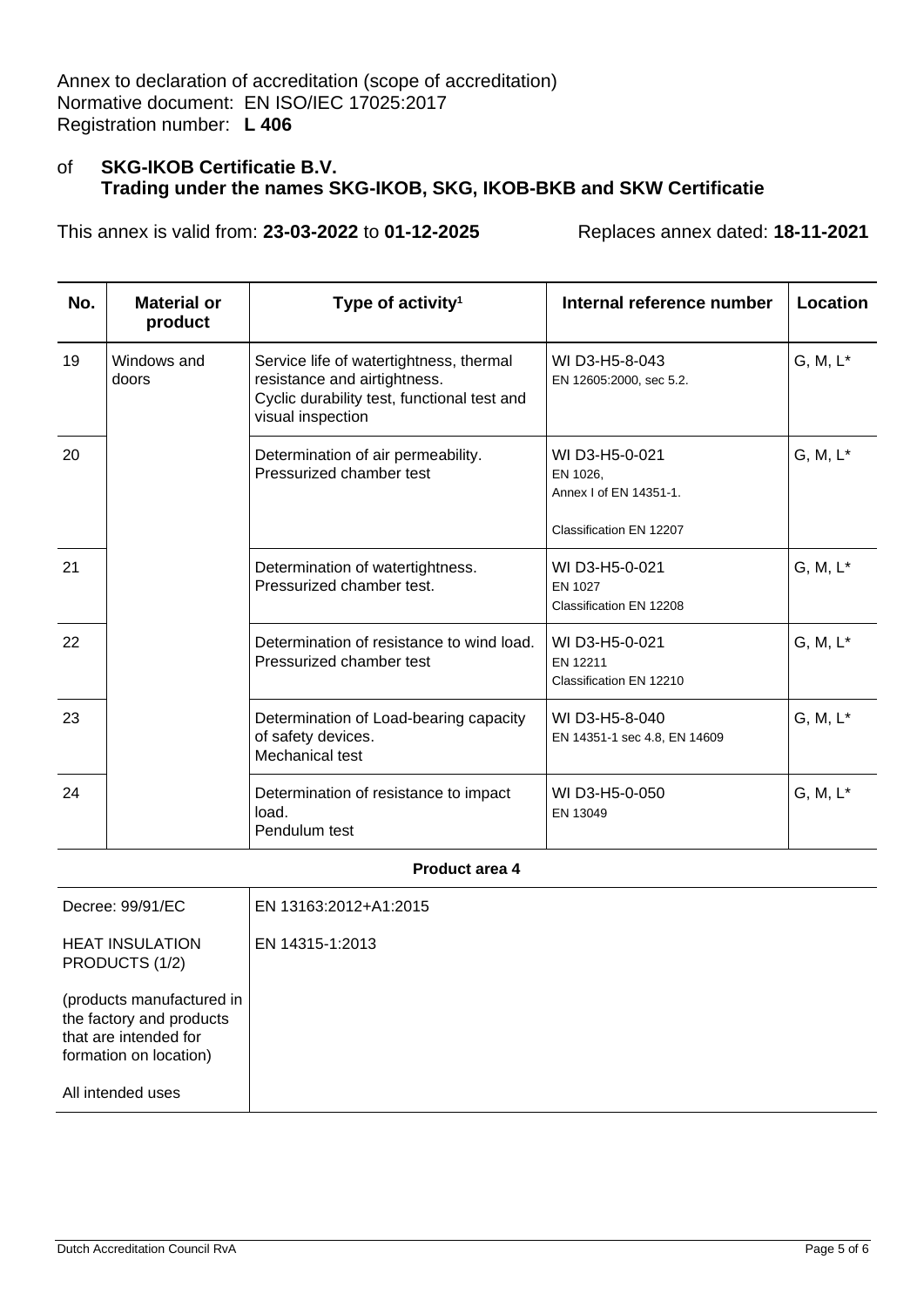| No. | <b>Material or</b><br>product                                                                  | Type of activity <sup>1</sup>                                                   | Internal reference number                                                            | Location |
|-----|------------------------------------------------------------------------------------------------|---------------------------------------------------------------------------------|--------------------------------------------------------------------------------------|----------|
| 25  | Products for<br>thermal insulation<br>of buildings -<br>Factory-produced                       | Determination of thermal resistance                                             | MV09.01<br>EN 12667 or EN 12939<br>EN 13163 annex A, EN 823                          | G        |
| 26  | products of<br>expanded                                                                        | Determination of compression strength,<br>tensile strength and bending strength | MV09.03<br>EN 826, EN 1605, EN 12089, EN1607                                         | G        |
| 27  | polystyrene (EPS)<br>- Specification                                                           | Determination of service life of<br>compression strength                        | MV09.03<br>EN 1606, EN 12091, EN 826, sec<br>4.3.15.4 of EN13163                     | G        |
| 28  |                                                                                                | Determination of water absorption on<br>immersion                               | MV03.01<br>EN 12087 method 2A                                                        | G        |
| 29  | Materials for the<br>thermal insulation<br>of buildings -<br>Products formed                   | Determination of thermal resistance                                             | MV09.01<br>EN 14315-1 sec 4.2.2, 5.3.2, annex A &<br>EN 12667, EN 12939C             | G        |
| 30  | in-situ from<br>sprayed hard<br>polyurethane                                                   | Determination of compression strength                                           | MV09.03<br>EN 14315-1 sec 4.3.4, EN 826, EN<br>1605:2013                             | G        |
| 31  | (PUR) and<br>polyisocyanurate<br>(PIR) foam - Part<br>1: Specification for<br>the sprayed hard | Determination of water absorption on<br>immersion                               | MV03.01<br>EN 14315-1 sec 4.3.3<br>EN 1609 method B                                  | G        |
| 32  | foam system<br>before installation                                                             | Determination of water vapour<br>transmission properties                        | MV03.05<br>EN 14315-1 sec 4.3.2, EN 12086 method<br>Α                                | G        |
| 33  |                                                                                                | Determination of thermal resistance                                             | MV09.01<br>EN 14318-1 sec 4.2.2, 5.3.2 EN 14318-1<br>annex A & C, EN 12667, EN 12939 | G        |
| 34  |                                                                                                | Determination of water vapour<br>transmission properties                        | MV03.05<br>EN 14318-1 sec 4.2.5<br>EN 12086, method A                                | G        |
| 35  |                                                                                                | Determination of water absorption on<br>immersion                               | MV03.01<br>EN 14318-1 sec 4.2.4<br>EN 1609, method B                                 | G        |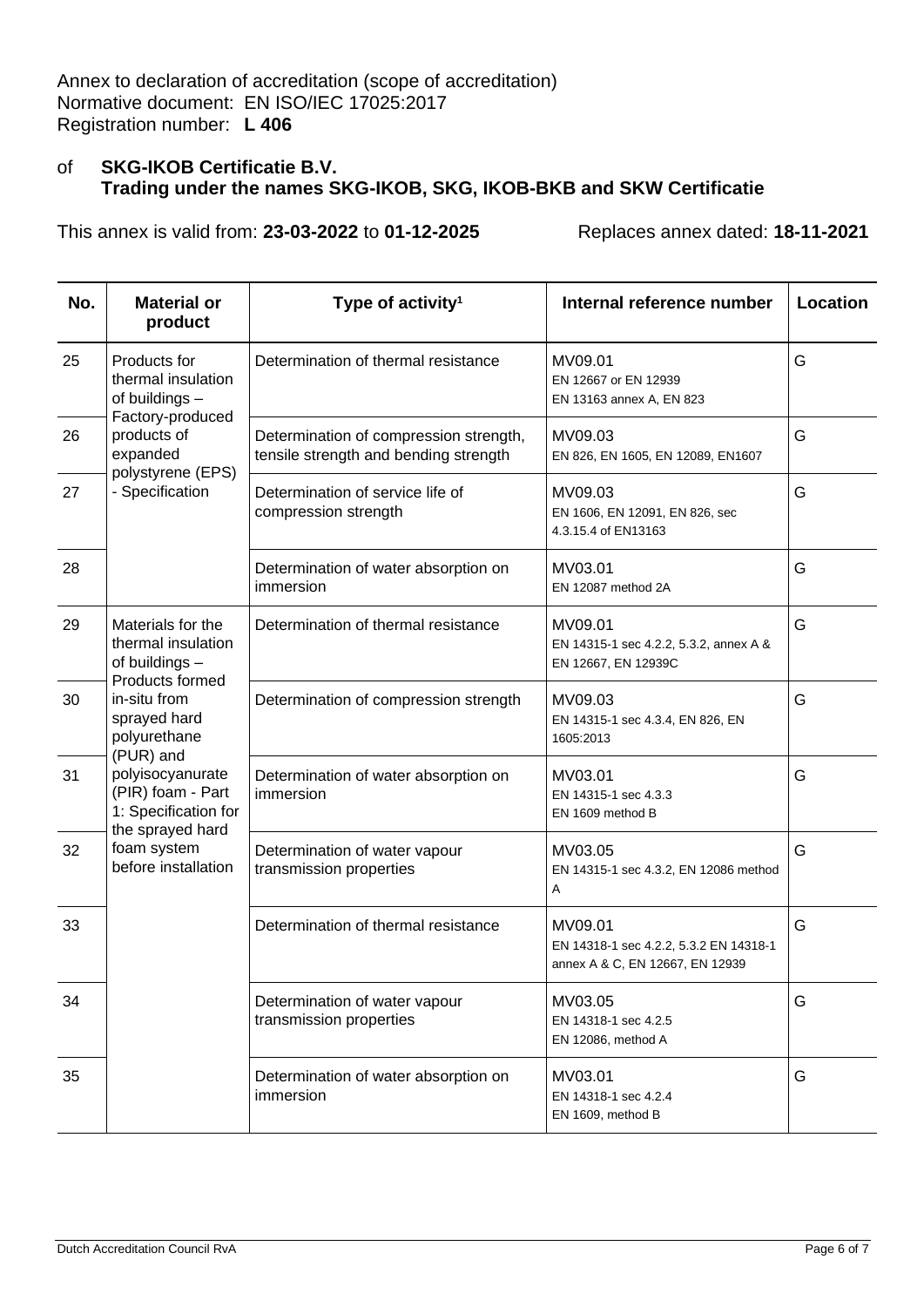This annex is valid from: **23-03-2022** to **01-12-2025** Replaces annex dated: **18-11-2021**

| No.                        | <b>Material or</b><br>product            | Type of activity <sup>1</sup>                                         | Internal reference number                                | Location    |
|----------------------------|------------------------------------------|-----------------------------------------------------------------------|----------------------------------------------------------|-------------|
|                            | Decree: 99/91/EC                         | EN 14064-1:2010                                                       |                                                          |             |
|                            | <b>HEAT INSULATION</b><br>PRODUCTS (2/2) |                                                                       |                                                          |             |
| 36                         |                                          | Determination of water absorption on<br>immersion                     | MV03.01<br>EN 14064-1 sec 4.3.3<br>EN 1609:1996 method A | G           |
|                            |                                          | <b>Product area 9</b>                                                 |                                                          |             |
|                            | Decree: 96/580/EC                        | EN 13830:2003                                                         |                                                          |             |
| <b>CURTAIN WALLS (1/1)</b> |                                          |                                                                       |                                                          |             |
| 37                         | Curtain walls                            | Determination of resistance to impact<br>load.<br>Pendulum test       | WI D3-H5-0-050<br>EN 12600,<br>(pr)EN 14019              | $G, M, L^*$ |
| 38                         |                                          | Determination of air permeability.<br>Pressurized chamber test        | WI D3-H5-0-021<br>EN 12153<br>Classification EN 12152    | $G, M, L^*$ |
| 39                         |                                          | Determination of watertightness.<br>Pressurized chamber test          | WI D3-H5-0-021<br>EN 12155<br>Classification EN 12154    | $G, M, L^*$ |
| 40                         |                                          | Determination of resistance to wind load.<br>Pressurized chamber test | WI D3-H5-0-021<br>EN 12179<br>Classification EN 13116    | $G, M, L^*$ |

## **Product area 17**

| Decree: 97/740/EC                               | EN 845-1:2013<br>EN 845-1:2013+A1:2016    |
|-------------------------------------------------|-------------------------------------------|
| MASONRY AND<br><b>RELATED PRODUCTS</b><br>(2/3) | EN 845-2:2013(*)<br>EN 845-2:2013+A1:2016 |
| in walls and partitions                         |                                           |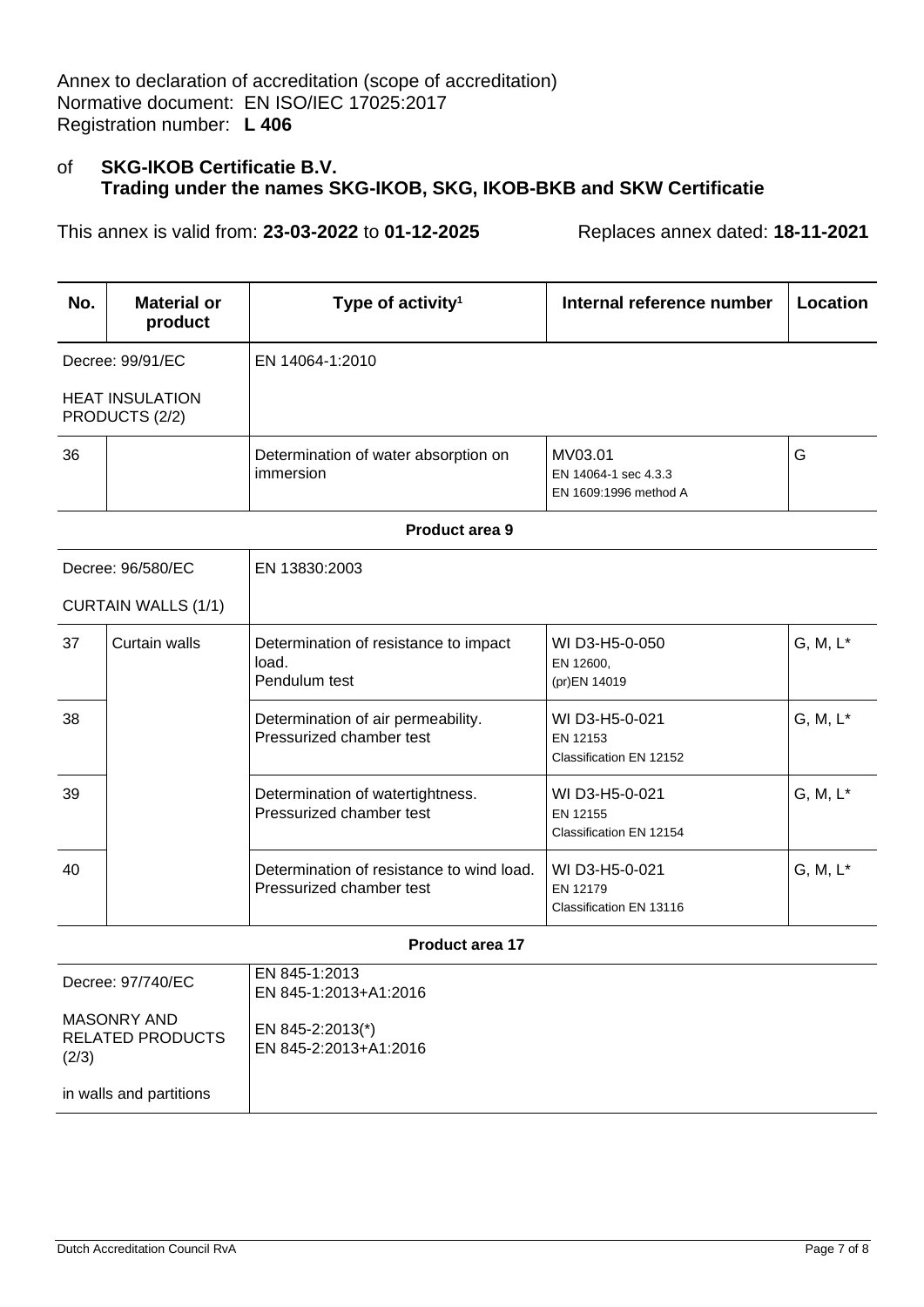This annex is valid from: **23-03-2022** to **01-12-2025** Replaces annex dated: **18-11-2021**

| No. | <b>Material or</b><br>product                          | Type of activity <sup>1</sup>                                                                                                        | Internal reference number     | Location |
|-----|--------------------------------------------------------|--------------------------------------------------------------------------------------------------------------------------------------|-------------------------------|----------|
| 41  | Anchors, tension<br>rods, climbing<br>irons, brackets, | Determination of compression strength                                                                                                | MV12.02<br>EN 846-5, EN 846-6 | $G, L^*$ |
| 42  | corner anchors,<br>horizontal joint<br>reinforcement   | Determination of tensile strength                                                                                                    | MV12.02<br>EN 846-5, EN 846-6 | $G, L^*$ |
| 43  |                                                        | Determination of buckling or bending<br>strength                                                                                     | MV12.02<br>EN 846-5, EN 846-6 | $G, L^*$ |
| 44  |                                                        | Determination of displacement under<br>load                                                                                          | MV12.03<br>EN 846-10          | $G, L^*$ |
| 45  |                                                        | Determination of load bearing capacity                                                                                               | MV12.03<br>EN 846-10          | $G, L^*$ |
| 46  |                                                        | Determination of tensile and compressive<br>load capacity and load displacement<br>characteristics of wall ties (couplet test)       | MV12.02<br>EN 846-5           | $G, L^*$ |
| 47  |                                                        | Determination of tensile and compressive<br>load capacity and load displacement<br>characteristics of wall ties (single end<br>test) | MV12.02<br>EN 846-6           | $G, L^*$ |
| 48  | Lintels                                                | Determination of load bearing capacity                                                                                               | MV12.01<br>EN 846-9           | $G, L^*$ |
| 49  |                                                        | Determination of bending strength                                                                                                    | MV12.01<br>EN 846-9           | $G, L^*$ |
| 50  | Joist hangers                                          | Determination of load capacity and load-<br>deflection characteristics of joist hangers                                              | MV12.04<br>EN 846-8           | $G, L^*$ |

#### **Product area 22**

Decree: 98/436/EC

ROOF COVERINGS, SKYLIGHTS, ROOF WINDOWS AND ACCESSORIES (2/6, 3/6 en 6/6)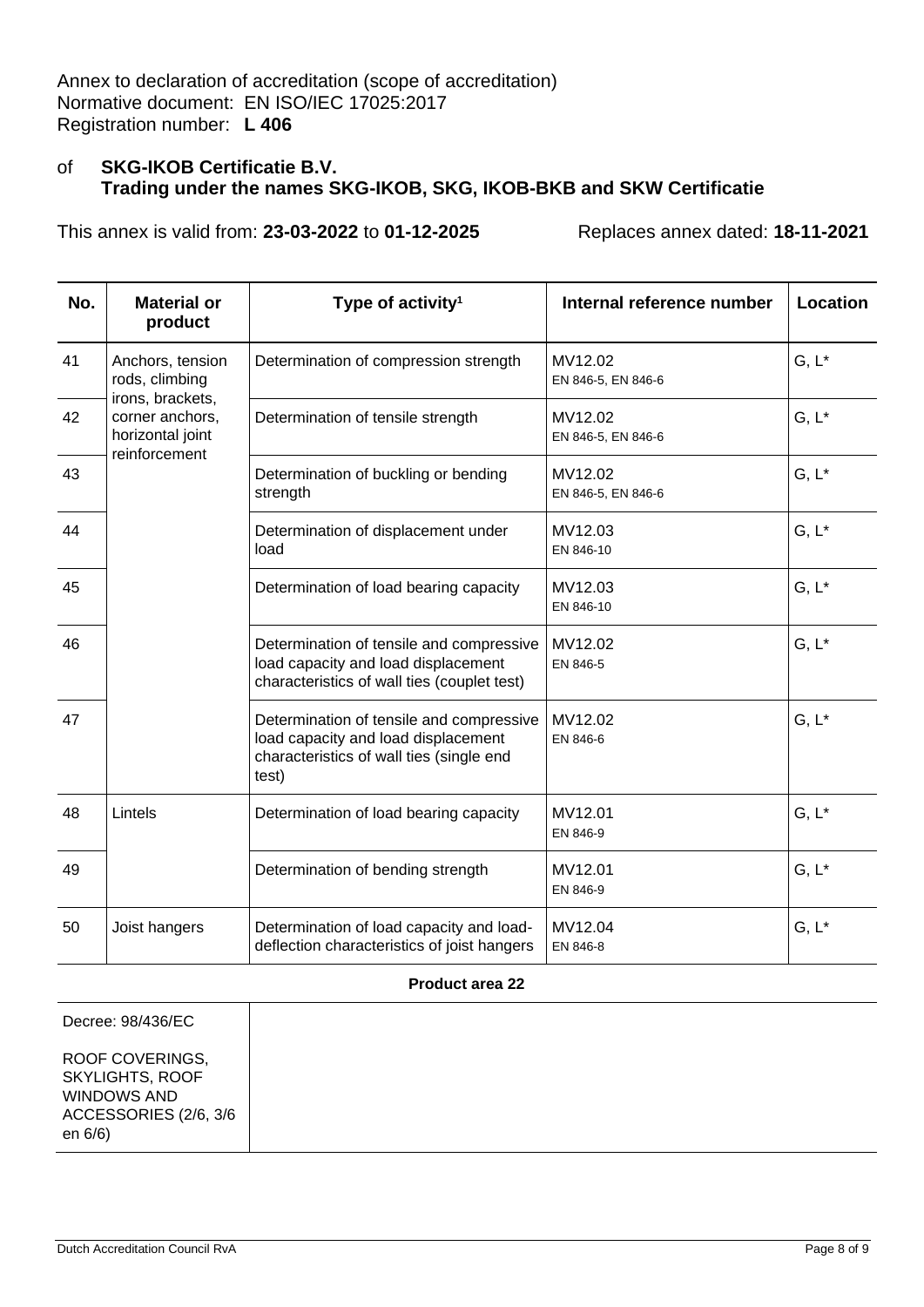| No.     | <b>Material or</b><br>product                                                                                                    | Type of activity <sup>1</sup>                                                   | Internal reference number                                                   | Location    |
|---------|----------------------------------------------------------------------------------------------------------------------------------|---------------------------------------------------------------------------------|-----------------------------------------------------------------------------|-------------|
|         | Windows and doors -<br>Product standard,<br>performance<br>requirements - Part 1:<br>Windows and outside<br>doors: skylights     | EN 14351-1:2006+A1:2010(*)<br>EN 14351-1:2006+A2:2016(*)                        |                                                                             |             |
| methods | Roof coverings -<br>Continuous roof lights of<br>plastics with or without<br>upstands - Classification,<br>requirements and test | EN 14963:2006(*)                                                                |                                                                             |             |
| methods | Accessories for roofs -<br>Plastic roof dome lights<br>with upstands - Product<br>specification and test                         | EN 1873:2005(*)                                                                 |                                                                             |             |
| 51      | Roof windows                                                                                                                     | Determination of watertightness.<br>Pressurized chamber test                    | WI-D3-H5-0-021<br>EN 1027<br>Classification EN 12208                        | $G, M, L^*$ |
| 52      | Roof dome lights                                                                                                                 | Determination of watertightness.<br>Pressurized chamber test                    | WI-D3-H5-0-021<br>EN 1873                                                   | $G, M, L^*$ |
| 53      | Continuous roof<br>lights                                                                                                        | Determination of watertightness.<br>Pressurized chamber test                    | WI-D3-H5-0-021<br>EN 1873, EN 14963 sec 5.3 en 6.3                          | $G, M, L^*$ |
| 54      | Roof windows                                                                                                                     | Determination of air permeability.<br>Pressurized chamber test                  | WI-D3-H5-0-021<br>EN 1026, Annex I of EN 14351-1<br>Classification EN 12207 | $G, M, L^*$ |
| 55      |                                                                                                                                  | Determination of resistance to wind load.<br>Pressurized chamber test           | WI-D3-H5-0-021<br>EN 12211<br>Classification EN 12210                       | $G, M, L^*$ |
| 56      |                                                                                                                                  | Determination of Load-bearing capacity<br>of safety devices.<br>Mechanical test | WI D3-H5-8-040<br>EN 14351-1 sec 4.8, EN 14609                              | $G, M, L^*$ |
| 57      |                                                                                                                                  | Determination of resistance to impact<br>load.<br>Pendulum test                 | WI D3-H5-0-050<br>EN 13049                                                  | $G, M, L^*$ |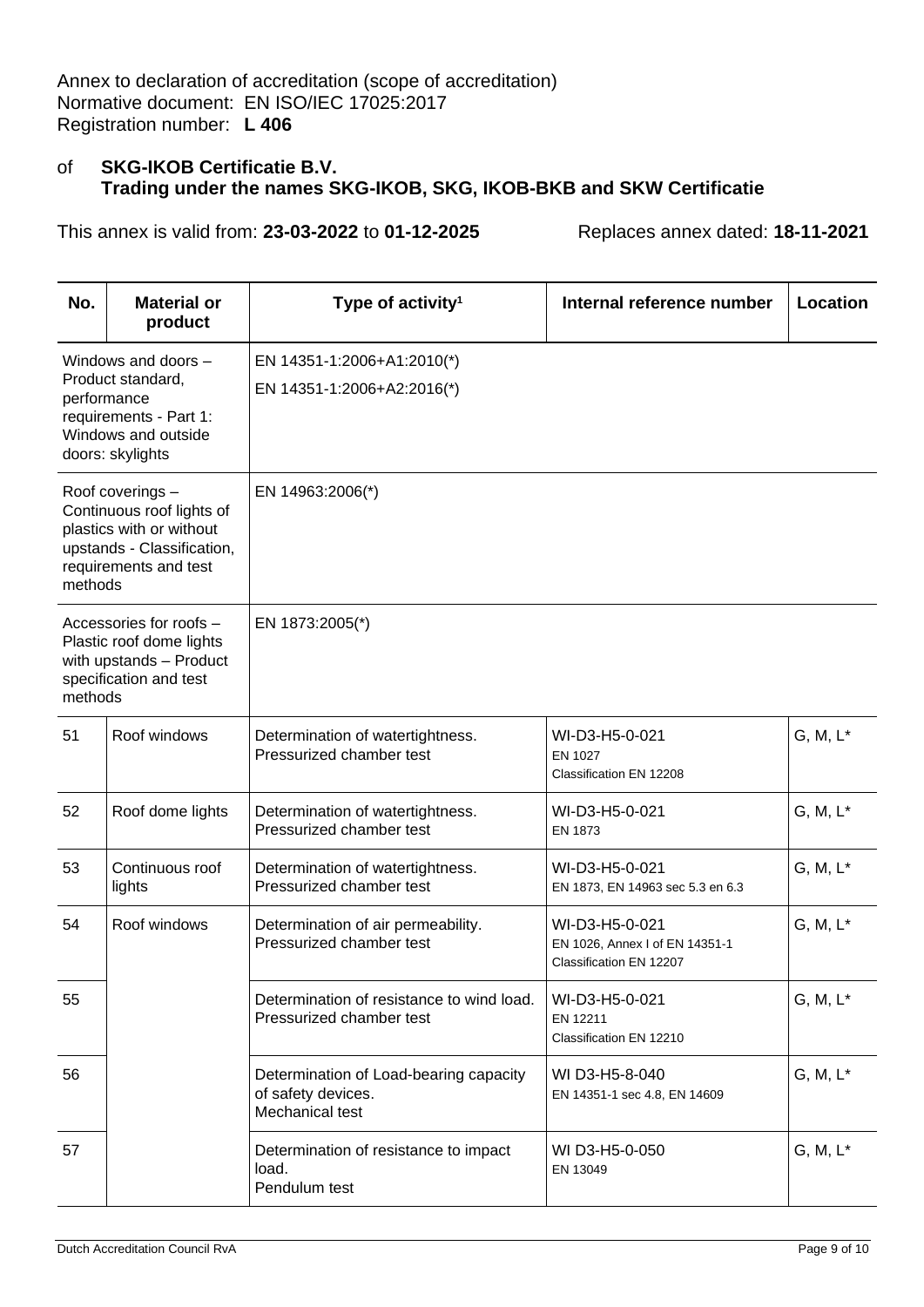This annex is valid from: **23-03-2022** to **01-12-2025** Replaces annex dated: **18-11-2021**

| No. | <b>Material or</b><br>product | Type of activity <sup>1</sup>                                                                                    | Internal reference number                                                            | Location    |
|-----|-------------------------------|------------------------------------------------------------------------------------------------------------------|--------------------------------------------------------------------------------------|-------------|
| 58  | Roof dome lights              | Mechanical resistance: determination of<br>change under load.<br>Pressurized chamber test. Visual<br>assessment. | WI-D3-H5-0-021<br>EN 1873 sec 5.4 and 6.4                                            | $G, M, L^*$ |
| 59  |                               | Determination of resistance to impact<br>load                                                                    | WI D3-H5-0-050<br>EN 1873                                                            | $G, M, L^*$ |
| 60  |                               | Determination of air permeability.<br>Pressurized chamber test                                                   | WI-D3-H5-0-021<br>EN 12153<br>Classification EN 12152                                | $G, M, L^*$ |
| 61  | Continuous roof<br>lights     | Mechanical resistance: determination of<br>change under load.<br>Pressurized chamber test. Visual<br>assessment  | WI-D3-H5-0-021<br>EN 14963 sec 5.4 and 6.4<br>EN 1994-1-1<br>EN 1873 sec 5.4 and 6.4 | $G, M, L^*$ |
| 62  |                               | Determination of resistance to impact<br>load                                                                    | WI D3-H5-0-050<br>EN 14963 sec 5.4 and 6.4,<br>EN 1873                               | $G, M, L^*$ |
| 63  |                               | Determination of air permeability.<br>Pressurized chamber test                                                   | WI-D3-H5-0-021<br>EN 1026, EN 12153                                                  | $G, M, L^*$ |

#### **Product area 25**

| Decree: 99/470/EC                                                              |                           | EN 12004:2007+A1:2012                                                                                                                       |                           |   |
|--------------------------------------------------------------------------------|---------------------------|---------------------------------------------------------------------------------------------------------------------------------------------|---------------------------|---|
| <b>BUILDING ADHESIVES</b><br>(1/2)                                             |                           |                                                                                                                                             |                           |   |
| Adhesives for tiles                                                            |                           |                                                                                                                                             |                           |   |
| Internal and external use<br>in buildings and other civil<br>engineering works |                           |                                                                                                                                             |                           |   |
| 64                                                                             | Cementitious<br>adhesives | Determination of (service life of)<br>adhesion strength (under influence of<br>aging by water/moisture; climate/heat;<br>freeze/thaw cycle) | MV17.04<br>EN 1348        | G |
| 65                                                                             | Dispersion<br>adhesives   | Determination of (service life of) shear<br>adhesion strength (under influence of<br>aging by climate/heat; water/moisture)                 | WI D3-H5-5-702<br>EN 1324 | G |